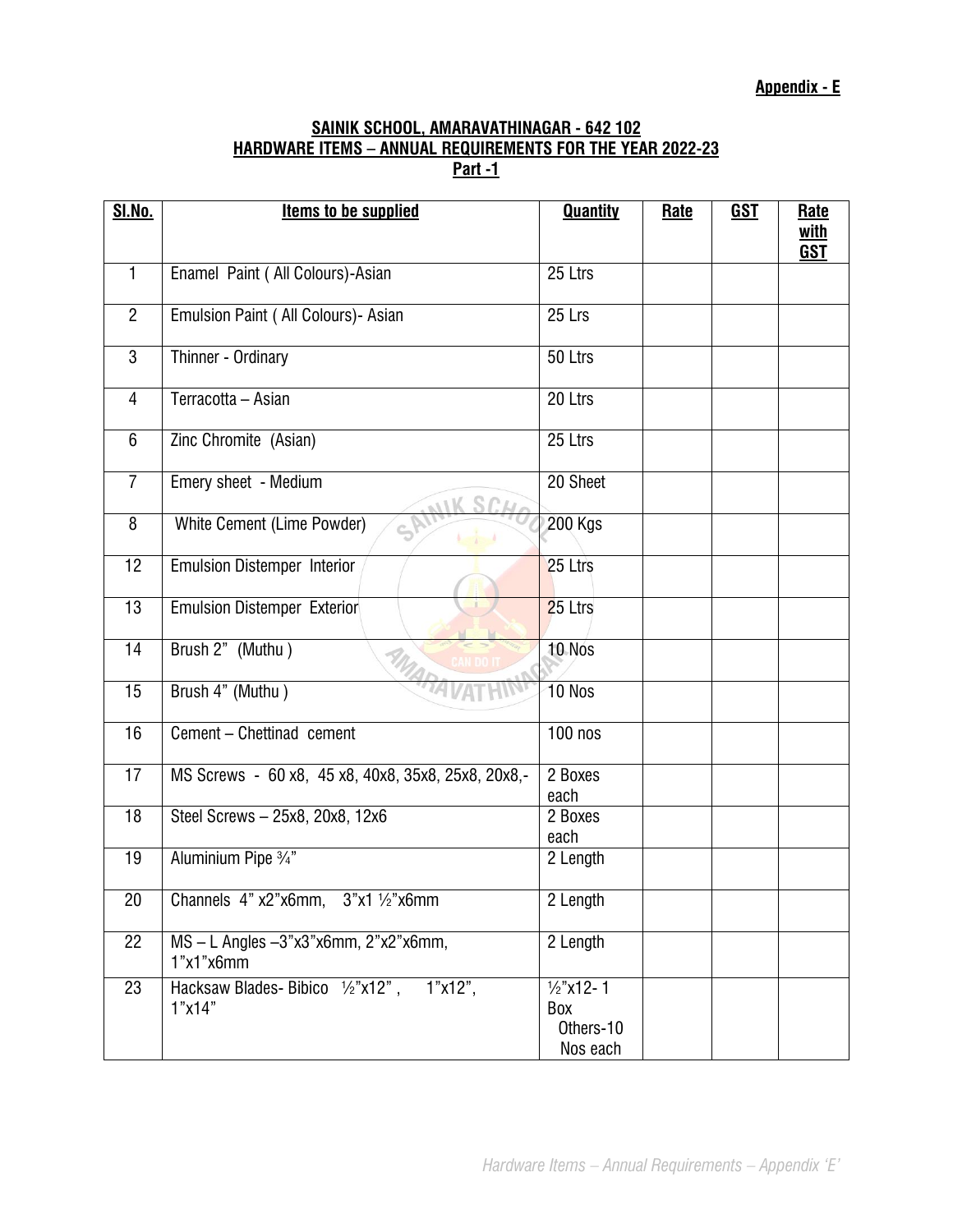| SI.No. | <b>Items to be supplied</b>          | <b>Quantity</b>    | Rate | <u>GST</u> | Rate       |
|--------|--------------------------------------|--------------------|------|------------|------------|
|        |                                      |                    |      |            | with       |
|        |                                      |                    |      |            | <b>GST</b> |
| 24     | GI Sheet - 18g, 20g, 22g, & 24 g     | $\overline{0}1$ No |      |            |            |
|        |                                      | Each               |      |            |            |
| 25     | MS Sheet - 18g, 20g, 22g, & 24 g     | 01 No              |      |            |            |
|        |                                      | Each               |      |            |            |
| 26     | Welding Electrodes 12 SWG, 10 SWG    | 01 No              |      |            |            |
|        |                                      | Each               |      |            |            |
| 27     | Cutting Disk 350mm                   | 12 Nos             |      |            |            |
|        |                                      |                    |      |            |            |
| 28     | Grease                               | 02 Kilo            |      |            |            |
| 29     | Touchwood                            | 05 Ltrs            |      |            |            |
|        |                                      |                    |      |            |            |
| 30     | Drilling Bit $1/8$ " $\frac{1}{4}$ " | 05 Nos each        |      |            |            |
|        |                                      |                    |      |            |            |
| 31     | Drilling Bit 5/6" 3/8" 1/2"          | 02 Nos each        |      |            |            |
|        |                                      |                    |      |            |            |
| 32     | <b>Thermocol Sheet</b><br>$c_p$      | 10 Nos             |      |            |            |
|        |                                      |                    |      |            |            |
| 33     | Measuring Tape 5 mtrs                | 02 Nos             |      |            |            |
|        |                                      |                    |      |            |            |
|        |                                      |                    |      |            |            |

HSN CODE OF THE ITEM IS TO BE MENTIONED.<br>AMARA VAT HINAS

*Hardware Items – Annual Requirements – Appendix 'E'*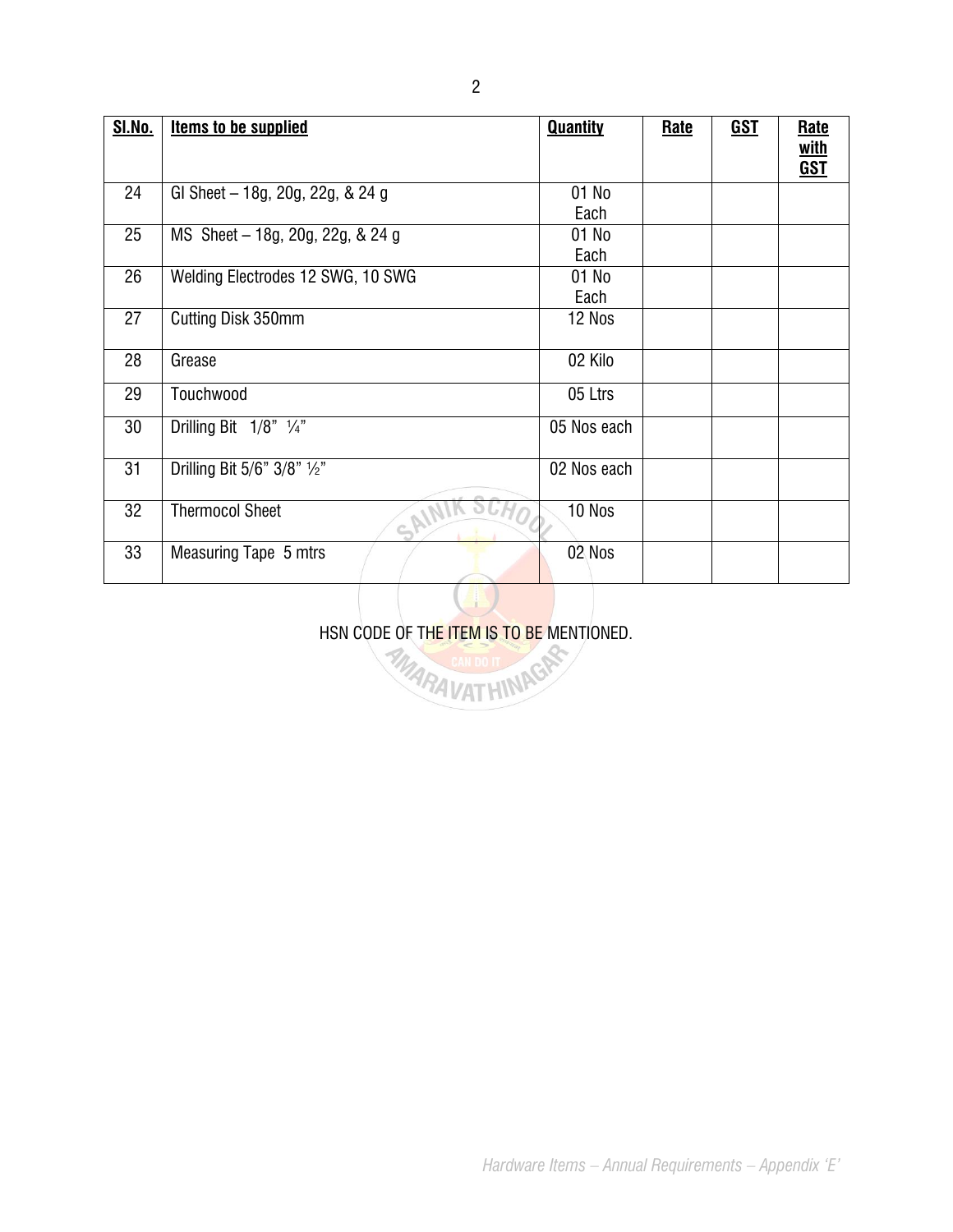**Appendix - E**

## **PLUMBING ITEMS – ANNUAL REQUIREMENTS FOR THE YEAR 2022-23**

|--|

| <b>SI.No.</b>  | <b>Items to be supplied</b>                                                                                                   | <b>Quantity</b>                   | <b>Rate</b> | <u>GST</u> | <b>Rate with</b><br><b>GST</b> |
|----------------|-------------------------------------------------------------------------------------------------------------------------------|-----------------------------------|-------------|------------|--------------------------------|
| $\mathbf{1}$   | GI Pipe $\frac{1}{2}$ - ISI branded                                                                                           | 10 Length                         |             |            |                                |
| $\overline{2}$ | GI Pipe 3/4" - ISI branded                                                                                                    | 20 Length                         |             |            |                                |
| $\mathbf{3}$   | GI Pipe 1" - ISI branded                                                                                                      | 10 Length                         |             |            |                                |
| $\overline{4}$ | GI Pipe 2" - ISI branded                                                                                                      | 10 Length                         |             |            |                                |
| 5              | GI Pipe 21/2" - ISI branded                                                                                                   | 5 Length                          |             |            |                                |
| $6\phantom{1}$ | GI Pipe 3" - ISI branded                                                                                                      | 10 Length                         |             |            |                                |
| $\overline{7}$ | GI Nipple $\frac{1}{2}$ " / 3/4" / 1" / 1 1/2" / 2"/3"/ 4"<br>-ISI branded                                                    | 25 Pieces<br>Each                 |             |            |                                |
| 8              | GI Reducer $1\frac{1}{2}x 1''$ / $1\frac{1}{2}x 3/4''$ -ISI<br>branded                                                        | 100<br><b>Nos</b> [50<br>EACH]    |             |            |                                |
| 9              | GI Reducer $2 \times 1 \frac{1}{2}$ / $2" \times 1"$ - SI branded                                                             | <b>100 Nos</b><br><b>50 EACH1</b> |             |            |                                |
| 10             | GI Reducer $3''x 2''$ / $3x1 \frac{1}{2}''$ / $3''x 1''$ , -ISI<br>branded                                                    | $100$ Nos<br>[50 EACH]            |             |            |                                |
| 11             | GI Reducer $4" \times 3" / 4" \times 2" / 4" \times 1 \frac{1}{2" -1}$ SI<br>branded                                          | <b>150 Nos</b><br>[50 EACH]       |             |            |                                |
| 12             | GI Tee 4" $\times$ 4"/ 4" $\times$ 3" / 4" $\times$ 2" / 4" $\times$ 1 1/2" / 4"<br>x 1"<br>$4"x \frac{1}{2}$ " - ISI branded | <b>300 Nos</b><br>[50 EACH]       |             |            |                                |
| 13             | GI Tee 3"x3"/3"x2" / 3"x1 1/2" / 3"x 1"/ 3" x 3/4"<br>$/3$ " x 1/2"<br>- ISI branded                                          | <b>300 Nos</b><br>[50 EACH]       |             |            |                                |
| 14             | GI Tee 2"x2" / 2"x1 1/2" / 2"x1" / 2"x3/4" / 2"x<br>1/2"<br>- ISI branded                                                     | 250<br>Nos[50<br>EACH]            |             |            |                                |
| 15             | GI Elbow 2" / 1 1/2" / 1" / 3/4" / 1/2" - ISI branded                                                                         | <b>250 Nos</b><br>[50 EACH]       |             |            |                                |
| 16             | GI Union $3''/2''/1!/2''/1''/3/4''/!/2'' -  S $<br>branded                                                                    | <b>300 Nos</b><br>[50 EACH]       |             |            |                                |
|                |                                                                                                                               |                                   |             |            |                                |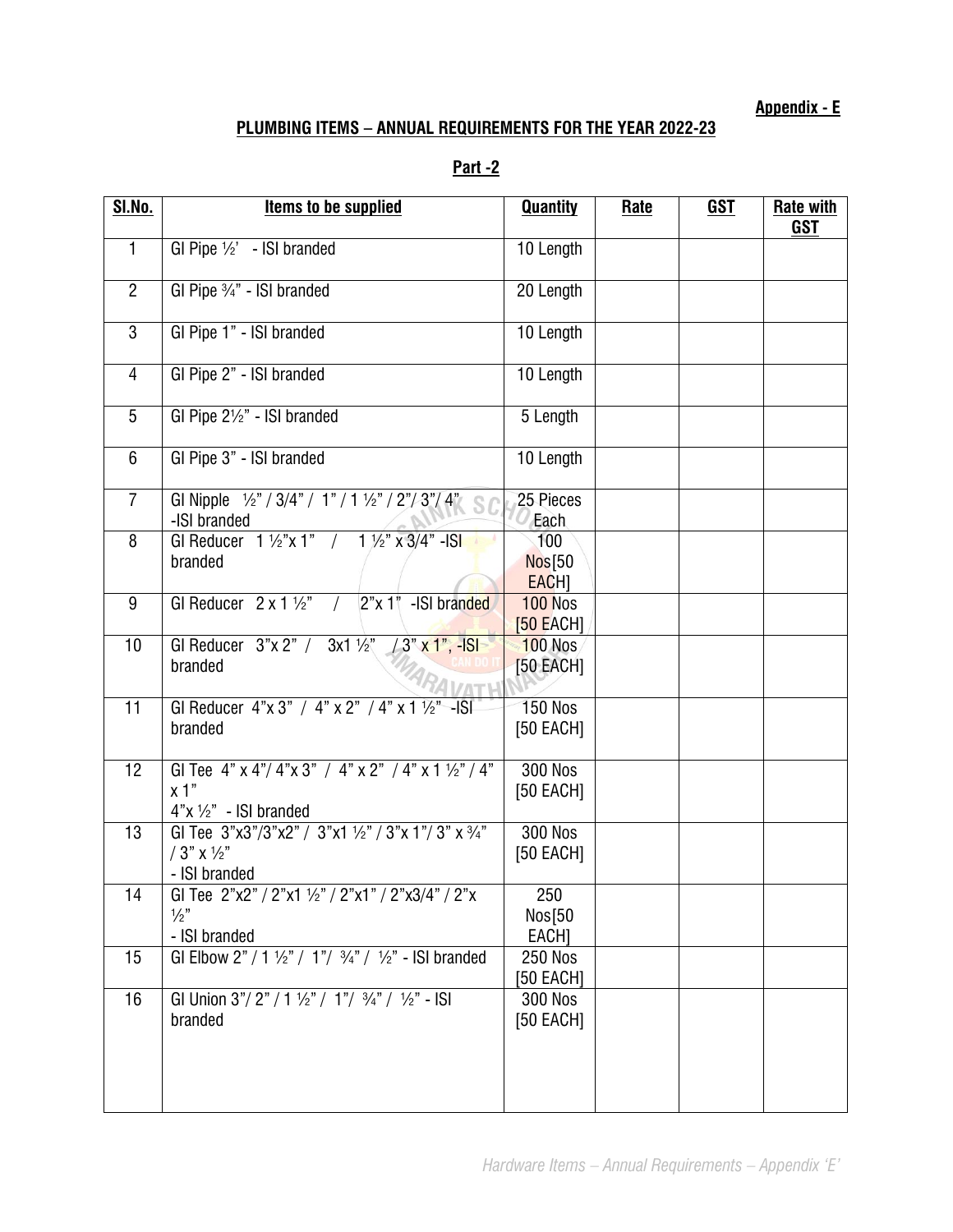| <b>SI.No.</b>     | <b>Items to be supplied</b>                                                                         | <b>Quantity</b>              | <b>Rate</b> | <b>GST</b> | <b>Rate with</b><br><b>GST</b> |
|-------------------|-----------------------------------------------------------------------------------------------------|------------------------------|-------------|------------|--------------------------------|
| 17.               | UPVC Pipe 3/4" - Finolex type                                                                       | 40 Length                    |             |            |                                |
| 18.               | UPVC Pipe 1" - Finolex type                                                                         | 60 Length                    |             |            |                                |
| 19.               | UPVC Pipe 21/2 " 2" - Finolex type                                                                  | 20 Length                    |             |            |                                |
| 20.               | UPVC Pipe 3" "- Finolex type                                                                        | 25 Length                    |             |            |                                |
| 21.               | <b>UPVC Coupler Assorted Sizes</b>                                                                  | 15 Nos                       |             |            |                                |
| 22.               | UPVC Reducer $1\frac{1}{2}x$ 1" / $1\frac{1}{2}x$ x 3/4" -<br>Finolex type                          | 15 Nos                       |             |            |                                |
| 23.               | UPVC Reducer $2 \times 1$ $\frac{1}{2}$ / $2$ " $\times$ 1" - Finolex<br>type                       | 20 Nos                       |             |            |                                |
| 24.               | UPVC Reducer $3''x 2''$ / $3x1 \frac{1}{2}''$ / $3''x 1''$ , -<br>Finolex type                      | 20 Nos                       |             |            |                                |
| 26.               | PVC Reducer $4" \times 3" / 4" \times 2" / 4" \times 1 \frac{1}{2" - 1}$<br>Finolex type            | 25 Nos                       |             |            |                                |
| $\overline{27}$ . | UPVC Tee 4" x 4"/ 4"x 3" / 4" x 2" / 4" x 1 1/2"<br>$/4"$ x 1"<br>$4"x \frac{1}{2}"$ - Finolex type | 20 Nos<br>each               |             |            |                                |
| 28.               | UPVC Elbow 4"/3" / 2" / 1 1/2" / 1"/ 3/4" / 1/2" -<br>Finolex type                                  | 20 Nos<br>each               |             |            |                                |
| 28.               | PVC Tee 3"x3"/3"x2" / 3"x1 1/2" / 3"x 1"/ 3" x<br>$3/4" / 3"$ X $1/2"$<br>- Finolex type            | 20 Nos<br>each               |             |            |                                |
| 29.               | PVC Tee 2"x2" / 2"x1 1/2" / 2"x1" / 2"x3/4" / 2"x<br>$\frac{1}{2}$<br>-Finolex type                 | 20 Nos<br>each               |             |            |                                |
| 31.               | PVC Elbow $4^n/3^n / 2^n / 1 \frac{1}{2^n} / 1^n / \frac{3}{4^n} / \frac{1}{2^n} -$<br>Finolex type | 20 Nos<br>each               |             |            |                                |
| 32.               | Gate Valve GI 4"/3"/ 2" /1 1/2" / 1" / 3/4" / 1/2" - ISI<br><b>Branded</b>                          | 10 Nos<br>each               |             |            |                                |
| 33.               | Gate Valve Brass 3"/ 2" /1 1/2" / 1" / 3/4" / 1/2"-ISI<br><b>Branded</b>                            | 5 Nos each                   |             |            |                                |
| 34.               | 1/2" Nickel coated Brass Tap - ISI Branded                                                          | $\overline{100}$ Nos<br>Each |             |            |                                |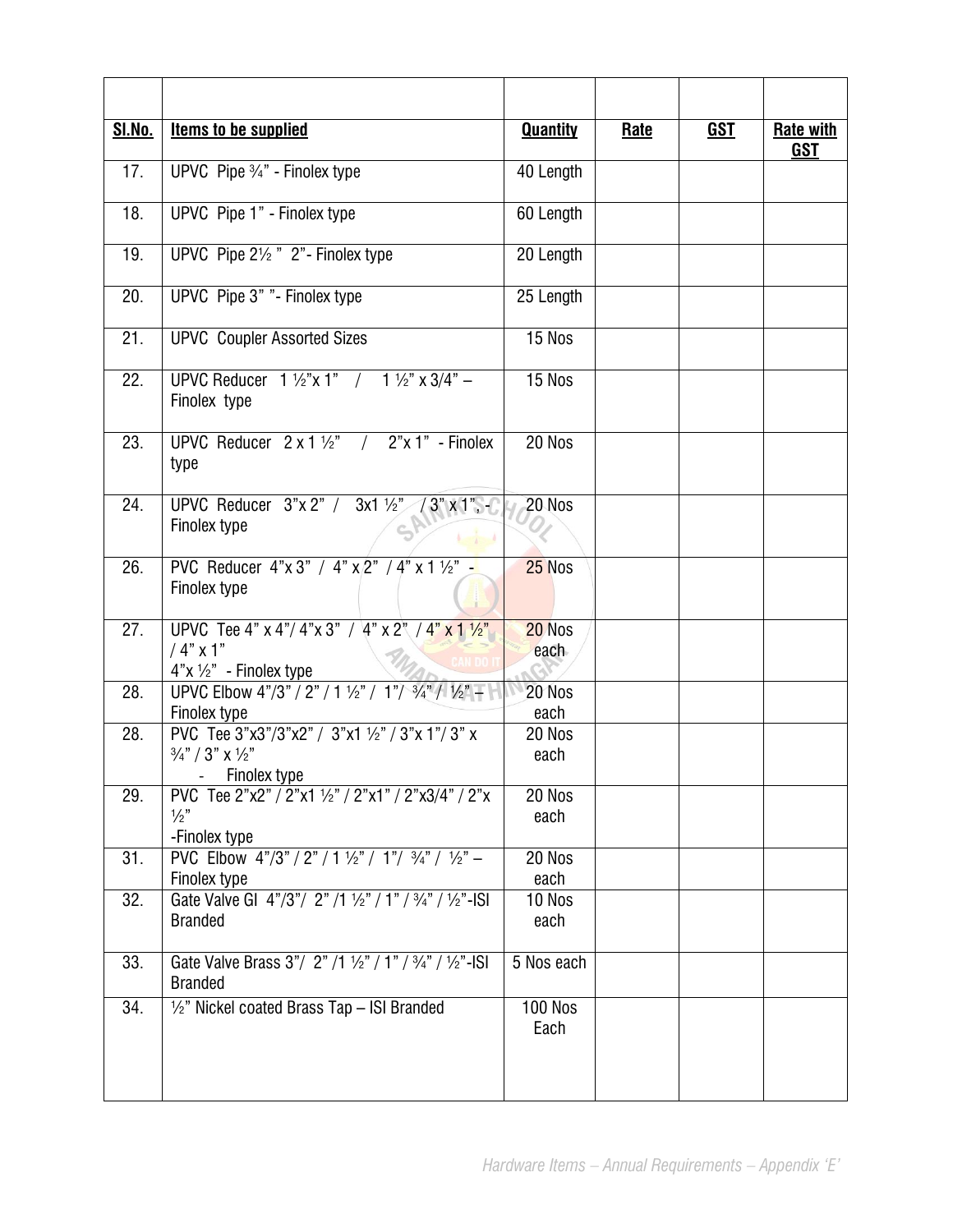| <b>SI.No.</b> | <b>Items to be supplied</b>                                                                                     | <b>Quantity</b>           | Rate | <u>GST</u> | <b>Rate with</b><br><b>GST</b> |
|---------------|-----------------------------------------------------------------------------------------------------------------|---------------------------|------|------------|--------------------------------|
| 35.           | Bolt & Nut $\frac{1}{4}$ ", 1 $\frac{1}{2}$ ", 2 $\frac{1}{2}$ ", 6 x 3/8", 6 $\frac{1}{2}$ "                   | 50 Nos<br>each            |      |            |                                |
| 36.           | GI Flange 4"/3"/2"/1 1/2"-ISI Branded                                                                           | 10 Nos<br>each            |      |            |                                |
| 37.           | 1 1/2" Shower Valve-ISI Branded                                                                                 | <b>100 Nos</b><br>each    |      |            |                                |
| 38.           | <b>PVC/UPVC Paste</b>                                                                                           | $\frac{1}{2}$ Ltr<br>each |      |            |                                |
| 39.           | 1/2 " Bush Tap-ISI Branded                                                                                      | <b>100 Nos</b>            |      |            |                                |
| 40.           | 1/2" Wash Basin Tap-ISI Branded                                                                                 | 15 Nos                    |      |            |                                |
| 41.           | 1/2" Wash Basin Connector-ISI Branded                                                                           | 50 Pieces                 |      |            |                                |
| 42.           | Wash Basin Waste Hose-ISI Branded                                                                               | 15 Pieces                 |      |            |                                |
| 43.           | Trap Jali                                                                                                       | 20 Nos                    |      |            |                                |
| 44.           | 1/2" Long Body Tap                                                                                              | 20 Nos                    |      |            |                                |
| 45.           | PVC Elbow $2^n/3^n$ / 1 $\frac{1}{2}$ / 1 $\frac{1}{2}$ / $\frac{3}{4}$ / $\frac{1}{2}$ - ISI<br>branded        | 40 Nos                    |      |            |                                |
| 46.           | PVC Reducer 1"x 3/4 /2x1 1/2"/3"x2"/4"x2"/<br>1 1/2"x1"/" 3x1 1/2" / 3" x 1", - ISI Branded                     | 40 Nos                    |      |            |                                |
| 47.           | PVC Coupling $1"x \frac{3}{4}/2x1 \frac{1}{2}''/3"x2"/(4"x2"/$<br>1 1/2"x1"/" 3x1 1/2" / 3" x 1", - ISI Branded | 30 Nos<br>each            |      |            |                                |
| 48.           | PVC Saddle 4"/3"/2"/1 1/2"-ISI Branded                                                                          | 10 Nos<br>Each            |      |            |                                |
| 49.           | PVC Tee 4"/3"/2"/1 1/2"/1"/ 3/4" - ISI Branded                                                                  | 10 Nos<br>Each            |      |            |                                |
| 50.           | PVC FTA 4"/3"/2"/1 1/2"/1"/ 3/4" - ISI Bran                                                                     | 30 Nos<br>Each            |      |            |                                |
| 51.           | PVC MTA 4"/3"/2"/1 1/2"/1"/ 3/4" - ISI Bran                                                                     | 30 Nos<br>Each            |      |            |                                |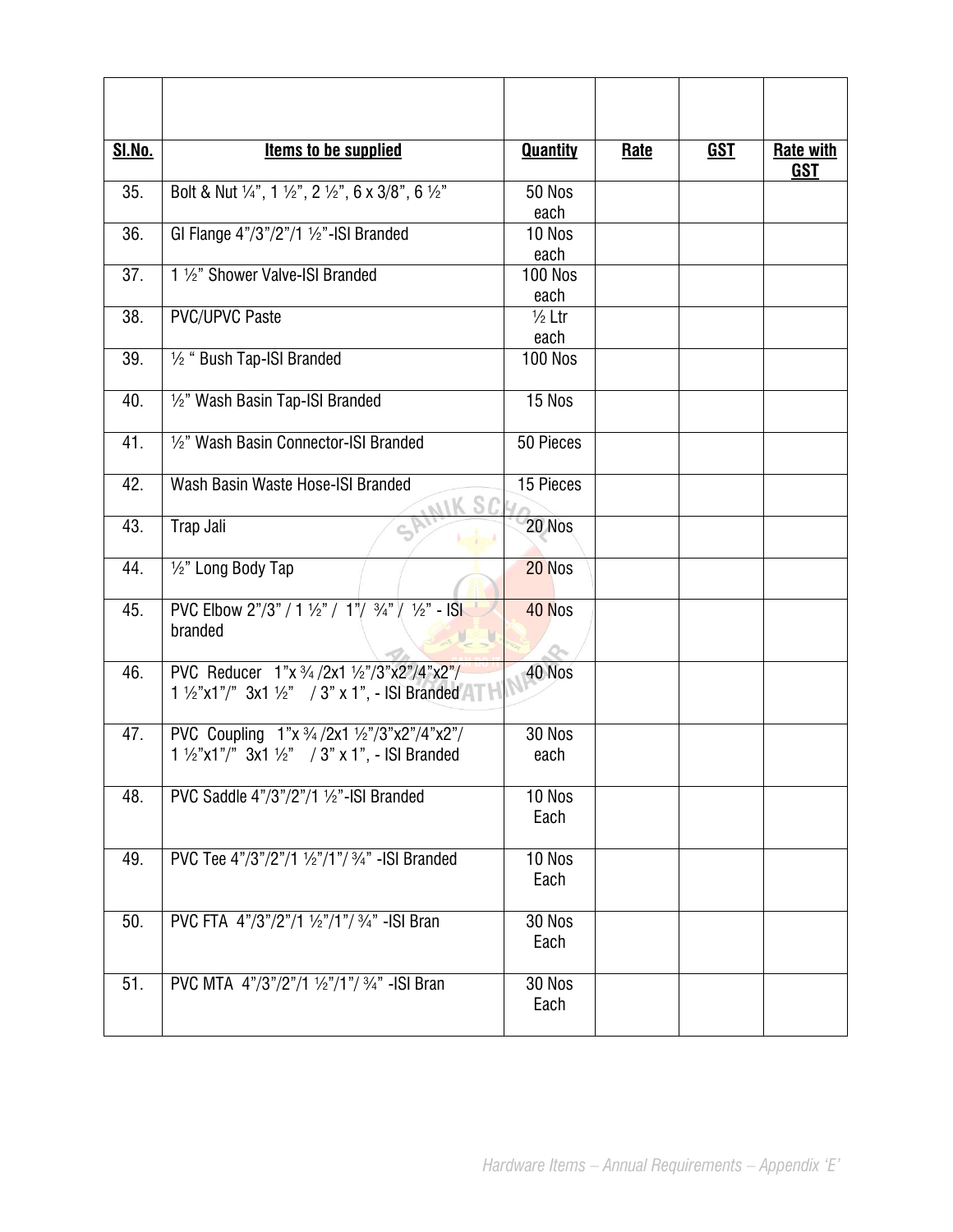| <b>SI.No.</b>   | <b>Items to be supplied</b>                   | <b>Quantity</b>        | Rate | <b>GST</b> | <b>Rate with</b><br><b>GST</b> |
|-----------------|-----------------------------------------------|------------------------|------|------------|--------------------------------|
| 52              | PVC Valve 3", 2", 1 1/2", 1", 3/4" ISI Brand  | 15 Nos<br>each         |      |            |                                |
| 53.             | PVC PIPE CLAMP (1"/3/4"/1/2")                 | <b>100 Nos</b><br>each |      |            |                                |
| 54              | 2" Steel Nails                                | 2 Box                  |      |            |                                |
| 55              | <b>Wooden Plug</b>                            | 20 Pkt                 |      |            |                                |
| $\overline{56}$ | 3" HDE Bore well Pipe<br>$\varsigma^\diamond$ | 500 Feet               |      |            |                                |
| 57              | 3" Hose Nipple                                | 08 Nos                 |      |            |                                |
| $\overline{58}$ | 3" Flange                                     | 02 Set                 |      |            |                                |
| $\overline{59}$ | 1/2" Bolt, Nut                                | 02 Set                 |      |            |                                |
| 60              | MARAVAT<br>3" Flange washer                   | 04 nos                 |      |            |                                |
| 61              | 3" Hose Clamp                                 | 06 Nos                 |      |            |                                |
| 62              | 2 1/2" HDPE Pipe                              | 300 Feet               |      |            |                                |
| 63              | 2 1/2"HDPE Clamp                              | 06 Nos                 |      |            |                                |
| 64              | 2 1/2"HDPE Hose Nipple                        | 06 Nos                 |      |            |                                |
| 65              | 2 1/2" Flange                                 | 3 Set                  |      |            |                                |
| 66              | 2 1/2" Bolt, Nut & Washer                     | 12 each                |      |            |                                |
| 67              | 3/ <sub>4</sub> " Rope                        | 60 Feet                |      |            |                                |

HSN CODE OF THE ITEM IS TO BE MENTIONED.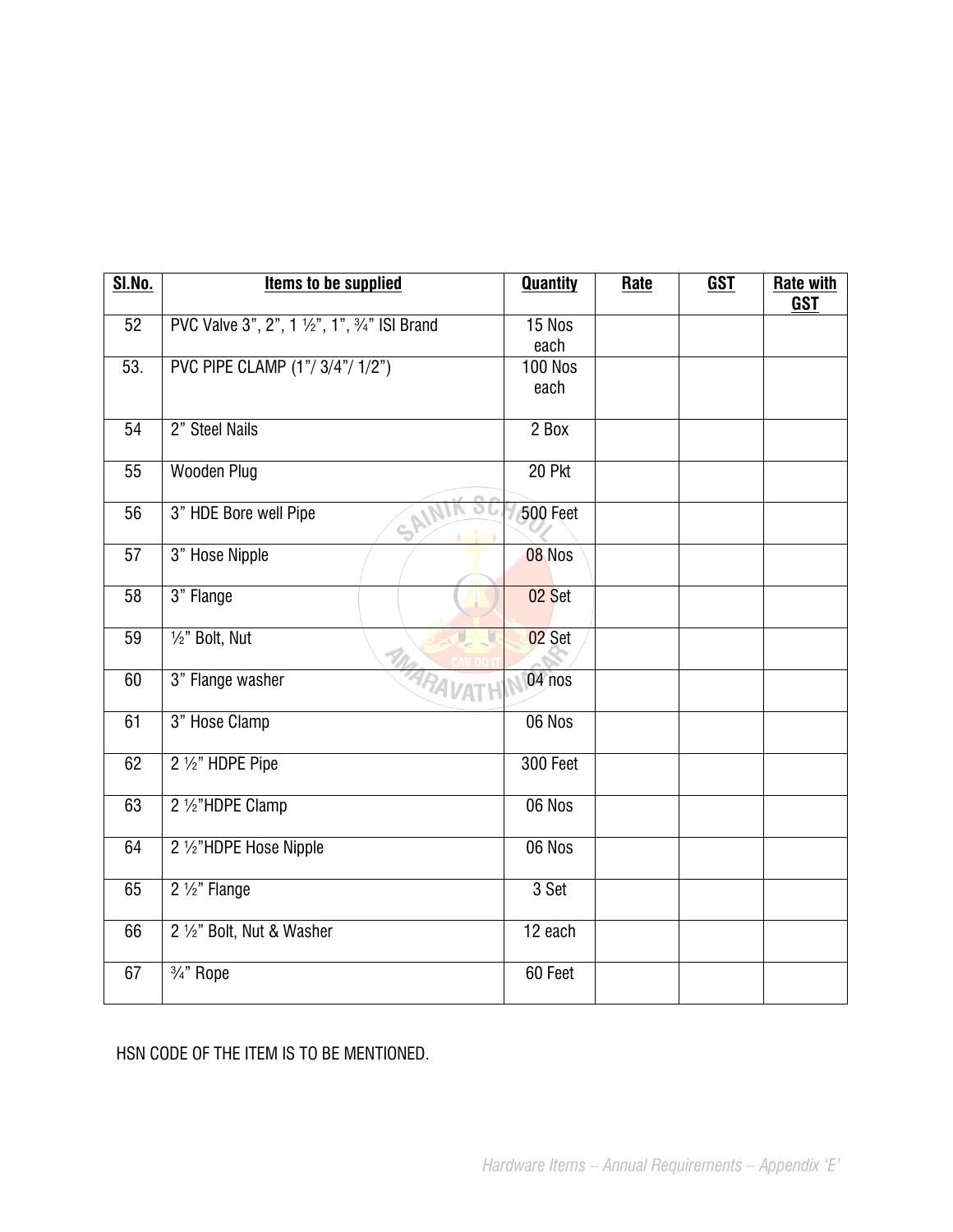**Appendix - E**

## **CARPENTARY ITEMS – ANNUAL REQUIREMENTS FOR THE YEAR 2022-23 Part -3**

| <b>SI.No.</b>   | Items to be supplied                                                           | <b>Quantity</b> | Rate | <u>GST</u> | <b>Rate with</b><br><b>GST</b> |
|-----------------|--------------------------------------------------------------------------------|-----------------|------|------------|--------------------------------|
| 1               | Nails- 6", 4", 3", 2 1/2", 2", 1"<br>Steel Nails- 6", 4", 3", 2 1/2", 2", 1"   | 2 Kilo Each     |      |            |                                |
| $\overline{2}$  | Plywood of 4mm, 6mm, 8mm, 12mm, 20mm &<br>25mm - commercial (ELTEE Brand type) | 1 Sheet<br>Each |      |            |                                |
| 3               | Plywood of 4mm, 6mm, 8mm, 12mm, 20mm &<br>25mm - Waterproof (Super Dyna type)  | 1 Sheet<br>Each |      |            |                                |
| $\overline{4}$  | Hard Board Sheet 8' x 4'                                                       | 2 Sheet         |      |            |                                |
| 5               | MDF New woods of 4mm, 6mm, 8mm, 12mm,<br>20mm & 25mm                           | 2 Sheet         |      |            |                                |
| 6               | Lamination Sheets of Glossy & Mat Finish (8' x4'                               | 2 Sheet         |      |            |                                |
| $\overline{7}$  | 5mm thickness Black Board Glass (frosted)                                      | 02 Nos          |      |            |                                |
| 8               | French Polish (GD Naidu)                                                       | 02 Ltr          |      |            |                                |
| 9               | <b>Mansion Polish</b>                                                          | 02 Ltr          |      |            |                                |
| 10              | Wood - Silver Oak for Pattern per Cft                                          | 2 CFT           |      |            |                                |
| 12              | Wood - Silver Oak for Plank per Sq.ft                                          | 10 Sqft         |      |            |                                |
| $\overline{13}$ | Padak Wood for Plank per Sqft                                                  | 10 Sqft         |      |            |                                |
| 14              | Burma Teakwood for plank - per Sq.ft                                           | 15 Sqft         |      |            |                                |
| 21              | Chowk Pol e 8', 10', 12', 16'                                                  | 5 Nos each      |      |            |                                |
| 22              | Weld Mesh 1"x1"                                                                | 50 Sqft         |      |            |                                |
| $\overline{23}$ | <b>Mosquito Mesh</b>                                                           | 25 Sqft         |      |            |                                |
| 24              | <b>Glass Putty</b>                                                             | 10 Kilo         |      |            |                                |
| 25              | Welding Rod 10G, 12G                                                           | 3Nos<br>each    |      |            |                                |